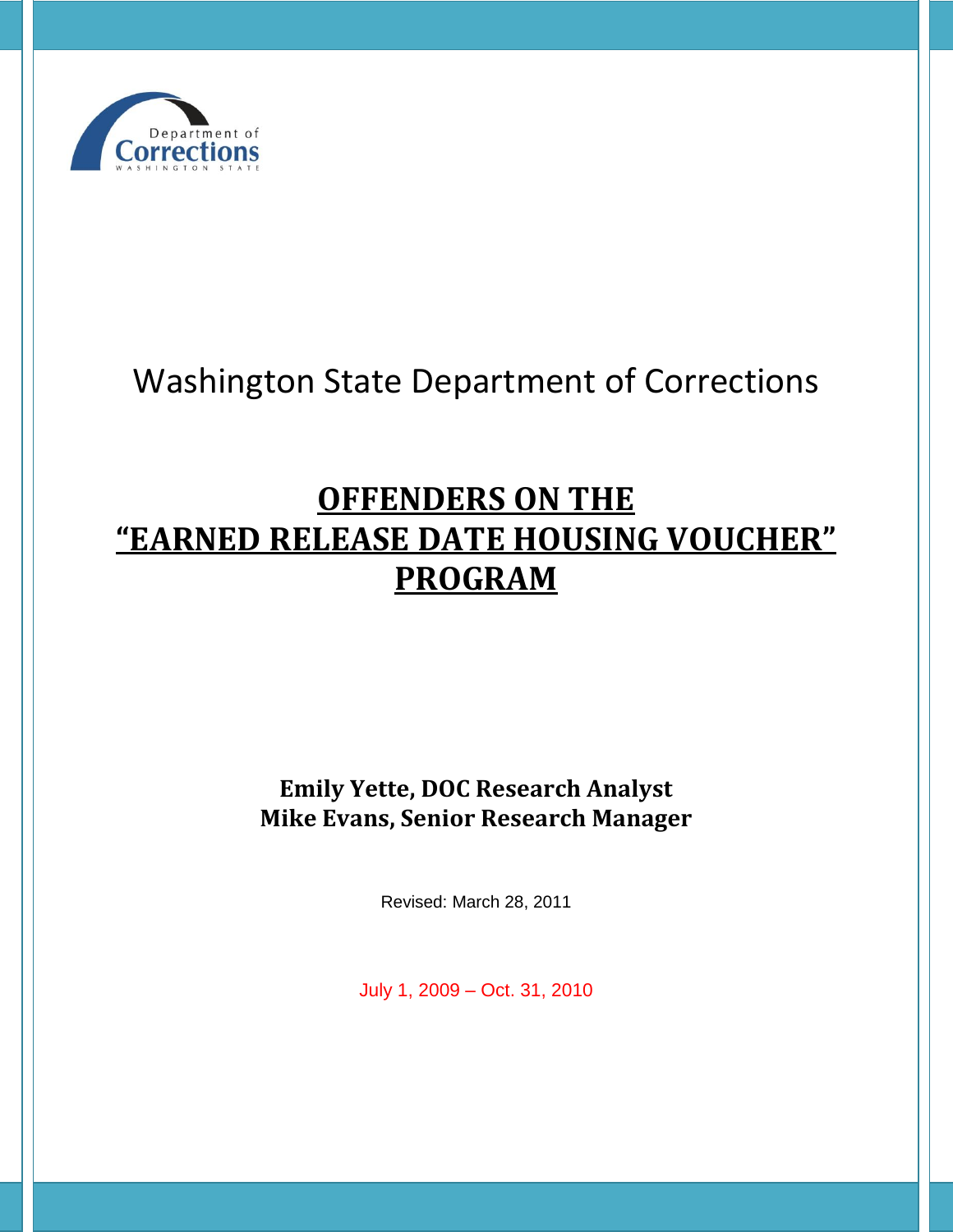## **TABLE of CONTENTS**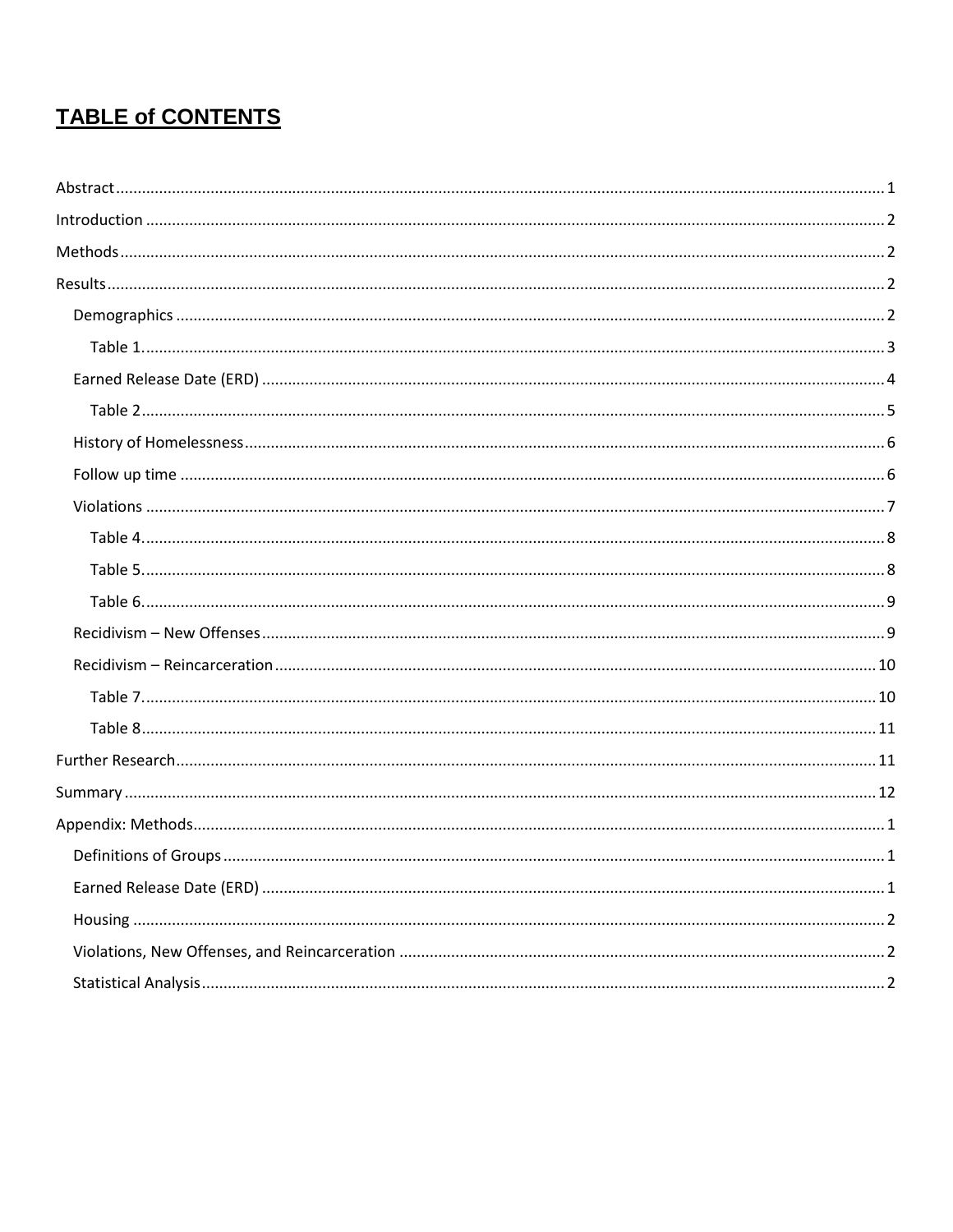## <span id="page-2-0"></span>**Abstract**

The objective of the Earned Release Date (ERD) Housing Voucher Program is to assist offenders release at or near their ERD. The aim of this report is to describe the participants of the voucher program beginning July 2009 through October 2010. This report describes the demographics of the housing voucher population, their release to the community relative to ERD, and the offenders' recent history of homeless or transient status in the community. Additionally, this report provides an analysis of offender violations, sanctions, new offenses, and reincarceration during and after voucher funding. A comparison group comprised of offenders who did not receive housing vouchers was established in order to determine how voucher recipients differ from other offenders. The comparison group consists of offenders released during the same time period as voucher recipients. Non-voucher releases are separated into those that received supervision following release and those that did not; comparisons are between voucher recipients and supervised non-voucher releases.

The distribution of demographics varies between voucher recipients and supervised non-voucher releases; voucher recipients are older and are more likely to have been convicted of a sex offense (33% vs. 12%). During 2010, voucher recipients had fewer average days past ERD than nonvoucher releases (71 vs. 84 days) and contributed fewer days past ERD than non-voucher releases (42,671 vs. 54,264 days). The average length of follow up time is 274 days. Voucher recipients are more likely to report being homeless prior to incarceration and following release. Voucher recipients are more likely than supervised non-voucher releases to have a violation after release.

A very small proportion of each group was convicted of new crimes during the follow up period. Overall, voucher recipients are more likely than non-voucher releases to be convicted of a new offense and to face reincarceration after release. Among offenders with at least one year of follow up, voucher funding status did not predict a new conviction or reincarceration for a new offense. This report could be improved by using a more appropriate comparison group and by incorporating other indicators of successful reentry.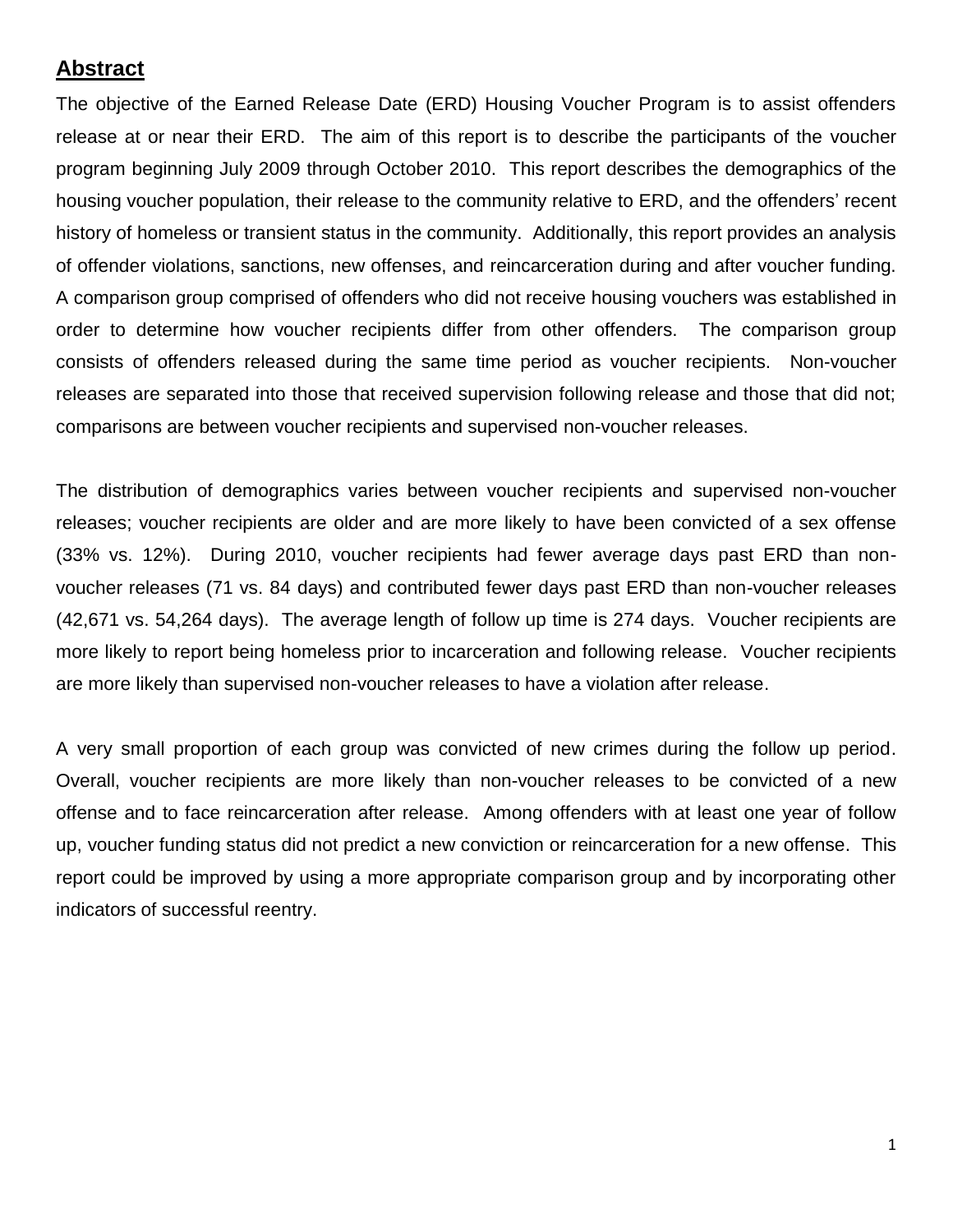## <span id="page-3-0"></span>**Introduction**

The objective of the Earned Release Date (ERD) Housing Voucher Program is to assist offenders release at or near their ERD, which is expected to save DOC resources. It is possible that the ERD Housing Voucher Program may also promote a smooth transition to the community, thereby reducing homelessness and recidivism. This report briefly describes the demographics of the housing voucher population, release to the community relative to an offender's ERD, and recent history of homeless or transient status. In addition, this report provides an analysis of offender violations, new offenses, and reincarceration of voucher recipients during and after voucher funding. A comparison group comprised of offenders who did not receive housing vouchers was established in order to determine how voucher recipients differ from other offenders. The comparison group consists of offenders released during the same time period as voucher recipients. Non-voucher releases are separated into those that received supervision following release and those that did not; comparisons are between voucher recipients and supervised non-voucher releases.

## <span id="page-3-1"></span>**Methods**

The methods used to create this report are described in the Appendix.

## <span id="page-3-2"></span>**Results**

#### <span id="page-3-3"></span>**Demographics**

Table 1 presents basic demographic information comparing voucher recipients (n=1,151) and nonvoucher releases (n=7,100). The majority of offenders are under 50 years old, male, white, and classified as high risk/high violent (HV) or high risk/nonviolent (HNV). The majority of voucher recipients' most serious crimes are sex offenses and assaults (33% and 30% respectively); for supervised non-voucher releases, assaults and property crimes are the two most common (33% and 23% respectively). Compared to supervised non-voucher releases, voucher recipients are older, more likely to be male (92% vs. 88%), more likely to be classified as HV (60% vs. 45%), more likely to be black (24% vs. 17%), less likely to be Hispanic (4% vs. 8%), and more likely to have committed a sex crime as their most serious crime (33% vs. 12%).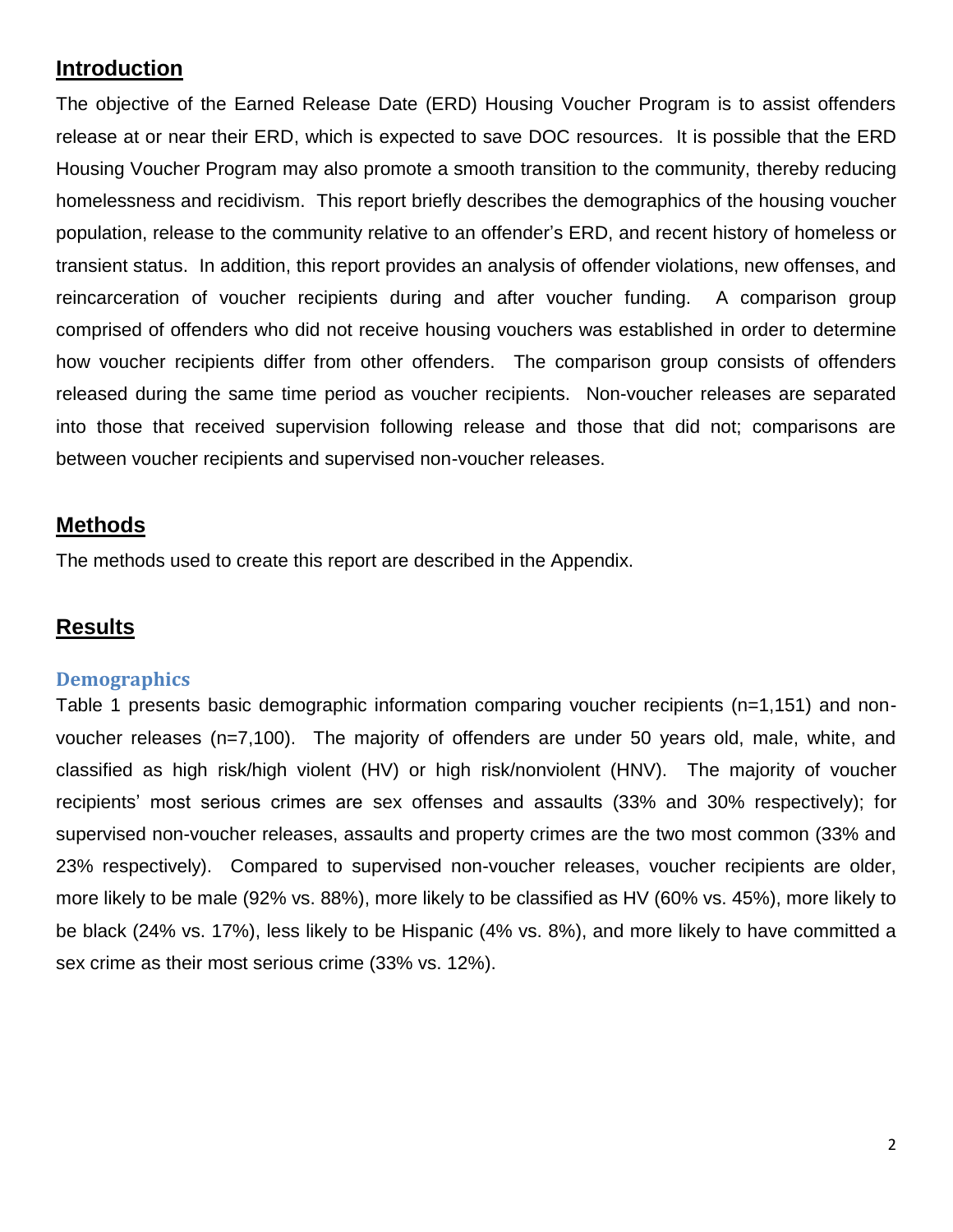<span id="page-4-0"></span>

| Table 1. Demographics of Voucher Recipients and Non-voucher Releases; July 2009 – October 2010 |                           |                  |                                                              |                |                                                    |                |  |  |
|------------------------------------------------------------------------------------------------|---------------------------|------------------|--------------------------------------------------------------|----------------|----------------------------------------------------|----------------|--|--|
|                                                                                                | <b>Voucher Recipients</b> |                  | Non-voucher Releases n=8,556                                 |                |                                                    |                |  |  |
| Total N=9,707*                                                                                 | $n=1,151$                 |                  |                                                              |                | Does not include violator releases; must have been |                |  |  |
|                                                                                                |                           |                  | incarcerated at least 120 consecutive days immediately prior |                |                                                    |                |  |  |
|                                                                                                |                           |                  | to release                                                   |                |                                                    |                |  |  |
|                                                                                                |                           |                  | <b>With Supervision**</b>                                    |                | <b>Without Supervision</b>                         |                |  |  |
|                                                                                                |                           |                  | $n=7,100$                                                    |                | $n=1,456$                                          |                |  |  |
|                                                                                                | Frequency                 | <b>Percent</b>   | Frequency                                                    | <b>Percent</b> | Frequency                                          | <b>Percent</b> |  |  |
| <b>AGE GROUP</b><br>AT RELEASE ‡                                                               |                           |                  |                                                              |                |                                                    |                |  |  |
| 29 And Under                                                                                   | 286                       | 25%              | 2786                                                         | 39%            | 589                                                | 40%            |  |  |
| 30-39                                                                                          | 329                       | 29%              | 2118                                                         | 30%            | 397                                                | 27%            |  |  |
| 40-49                                                                                          | 361                       | 31%              | 1529                                                         | 22%            | 344                                                | 24%            |  |  |
| 50-59                                                                                          | 145                       | 13%              | 549                                                          | 8%             | 99                                                 | 7%             |  |  |
| $60 - 69$                                                                                      | 27                        | 2%               | 98                                                           | 1%             | 23                                                 | 2%             |  |  |
| 70 And Up                                                                                      | 3                         | 0.26%            | 20                                                           | 0.28%          | 4                                                  | 0.27%          |  |  |
| <b>Total</b>                                                                                   | 1,151                     | 100%             | 7,100                                                        | 100%           | 1,456                                              | 100%           |  |  |
| SEX <sub>‡</sub>                                                                               |                           |                  |                                                              |                |                                                    |                |  |  |
| Female                                                                                         | 89                        | 8%               | 829                                                          | 12%            | 182                                                | 12%            |  |  |
| Male                                                                                           | 1062                      | 92%              | 6271                                                         | 88%            | 1274                                               | 88%            |  |  |
| <b>Total</b>                                                                                   | 1,151                     | 100%             | 7,100                                                        | 100%           | 1,456                                              | 100%           |  |  |
| <b>RISK LEVEL ‡</b>                                                                            |                           |                  |                                                              |                |                                                    |                |  |  |
| HV                                                                                             | 687                       | 60%              | 3214                                                         | 45%            | 630                                                | 43%            |  |  |
| <b>HNV</b>                                                                                     | 275                       | 24%              | 1952                                                         | 28%            | 584                                                | 40%            |  |  |
| <b>MOD</b>                                                                                     | 83                        | 7%               | 1234                                                         | 17%            | 174                                                | 12%            |  |  |
| LOW                                                                                            | 106                       | 9%               | 696                                                          | 10%            | 67                                                 | 5%             |  |  |
| Unclassified                                                                                   |                           | $\overline{0\%}$ | 4                                                            | $0\%$          | 1                                                  | $0\%$          |  |  |
|                                                                                                | 0                         |                  |                                                              |                |                                                    |                |  |  |
| <b>Total</b>                                                                                   | 1,151                     | 100%             | 7,100                                                        | 100%           | 1,456                                              | 100%           |  |  |
| <b>ETHNICITY ‡</b>                                                                             |                           |                  |                                                              |                |                                                    |                |  |  |
| Asian / Pacific<br>Islander                                                                    | 20                        | 2%               | 219                                                          | 3%             | 40                                                 | 3%             |  |  |
| <b>Black</b>                                                                                   | 273                       | 24%              | 1210                                                         | 17%            | 205                                                | 14%            |  |  |
| Hispanic                                                                                       | 51                        | 4%               | 577                                                          | 8%             | 89                                                 | 6%             |  |  |
| N. Am Indian /                                                                                 | 64                        | 6%               | 308                                                          | 4%             | 65                                                 | 4%             |  |  |
| Eskimo / Aleut                                                                                 |                           |                  |                                                              |                | $\overline{7}$                                     |                |  |  |
| Other / Unknown                                                                                | $\overline{2}$            | 0.17%            | 65                                                           | 1%             |                                                    | 0.48%          |  |  |
| White                                                                                          | 741                       | 64%              | 4721                                                         | 66%            | 1050                                               | 72%            |  |  |
| <b>Total</b>                                                                                   | 1,151                     | 100%             | 7,100                                                        | 100%           | 1,456                                              | 100%           |  |  |
| <b>MOST SERIOUS</b><br><b>CRIME TYPE ‡</b>                                                     |                           |                  |                                                              |                |                                                    |                |  |  |
| Assault                                                                                        | 349                       | 30%              | 2347                                                         | 33%            | 361                                                | 25%            |  |  |
| Drug                                                                                           | 75                        | $7\%$            | 948                                                          | 13%            | 36                                                 | $2\%$          |  |  |
| Manslaughter<br>/ Murder                                                                       | $\overline{20}$           | 2%               | $\frac{1}{276}$                                              | 4%             | $\overline{23}$                                    | 2%             |  |  |
| Property                                                                                       | 201                       | 17%              | 1600                                                         | 23%            | 835                                                | 57%            |  |  |
| Robbery                                                                                        | 121                       | 11%              | 974                                                          | 14%            | 127                                                | 9%             |  |  |
| Sex Crime                                                                                      | 380                       | 33%              | 884                                                          | 12%            | 39                                                 | 3%             |  |  |
| Other / Unknown /                                                                              | 5                         | $0\%$            | 71                                                           | 1%             | $\overline{2}$                                     | 0.14%          |  |  |
| Missing                                                                                        |                           |                  |                                                              |                |                                                    |                |  |  |
| <b>Total</b>                                                                                   | 1,151                     | 100%             | 7,100                                                        | 100%           | 1,456                                              | 100%           |  |  |
|                                                                                                |                           |                  |                                                              |                |                                                    |                |  |  |

**\*** This does not include non-voucher releases that released with a violator code, released due to execution, death, or vacated sentence, who were out on bond, or who were incarcerated for less than 120 consecutive days immediately prior to their release. For offenders with more than one qualifying release, the first release was used.

\*\* Includes offenders who had a supervision gain code within 30 days of release, not including monetary only supervision.

**‡** Chi-square test comparing voucher recipients with supervised non-voucher releases is significant at p < 0.0001. This analysis did not control for any variables.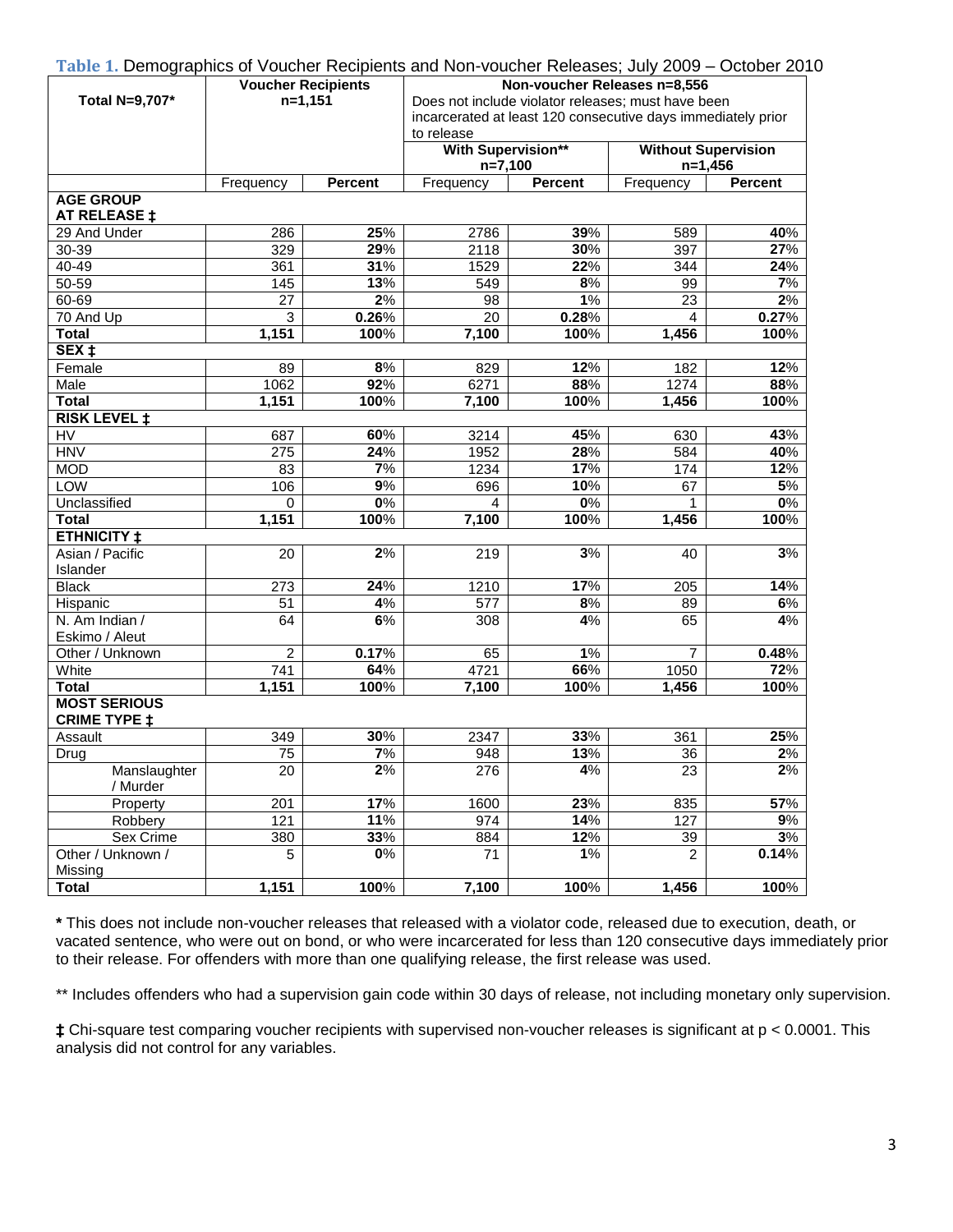#### <span id="page-5-0"></span>**Earned Release Date (ERD)**

Table 2 presents data about offenders' release to the community, relative to their ERD. The majority of voucher recipients (68% in 2010) released after their ERD; during 2010 less than half (43%) released more than 30 days after ERD. In contrast, most supervised non-voucher releases (84% in 2010) released by their ERD. Voucher recipients who released after ERD during 2010 released an average of 71 days past ERD, down from 113 days during July – December 2009. Supervised nonvoucher releases who released after ERD released an average of 103 days after ERD during July – December 2009 and 84 days after ERD during 2010. During the same time period, average days past ERD decreased in most crime categories for both voucher recipients and non-voucher releases. During 2010 voucher recipients contributed 42,671 days of incarceration after ERD; non-voucher releases contributed 54,264 days.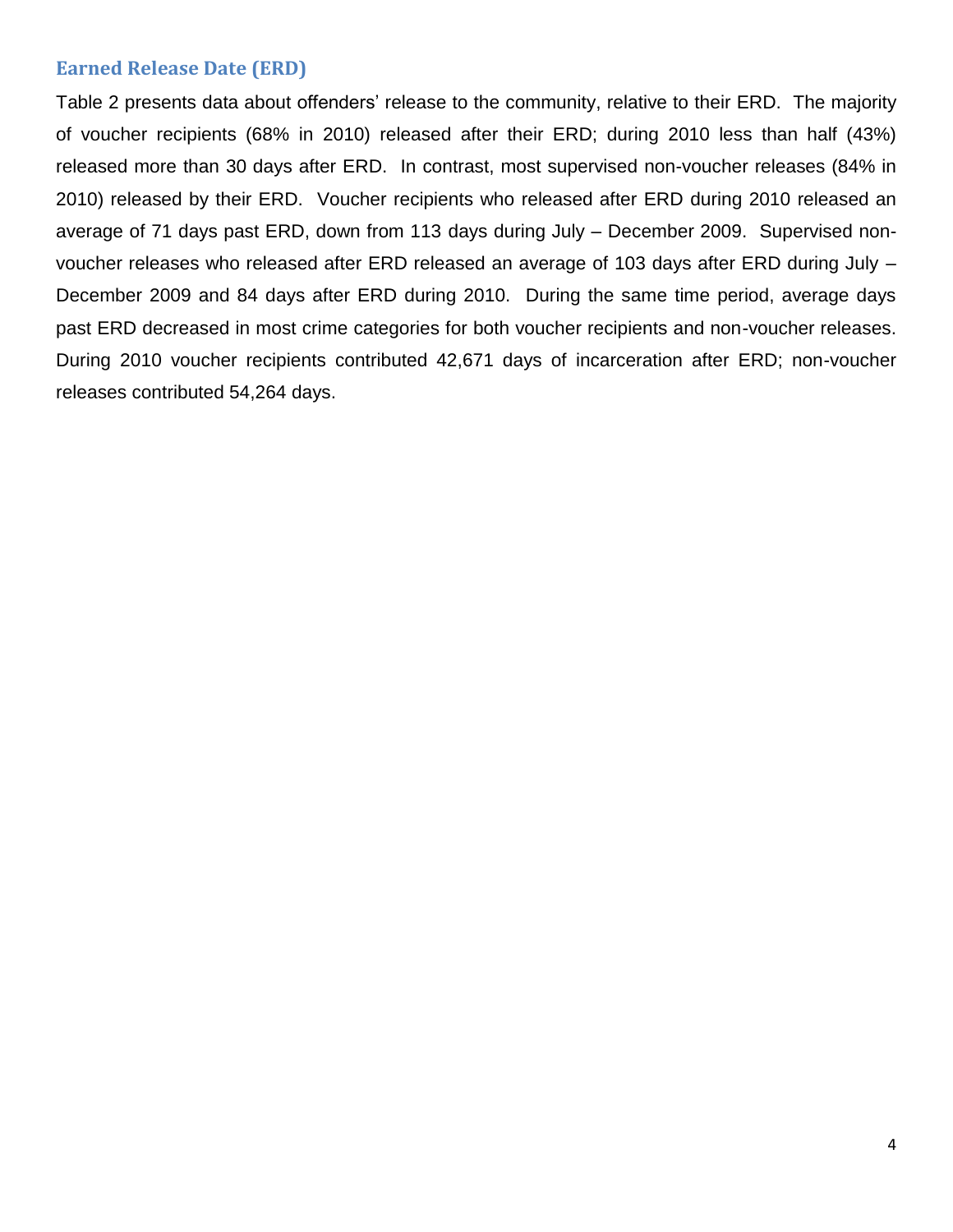| n=9563*                | <b>Voucher Recipients</b> | <b>Non-voucher Releases</b> |                            |  |  |
|------------------------|---------------------------|-----------------------------|----------------------------|--|--|
|                        |                           | <b>With Supervision**</b>   | <b>Without Supervision</b> |  |  |
|                        |                           |                             |                            |  |  |
| <b>July - Dec 2009</b> | $n = 256$                 | $n=2,878$                   | $n = 527$                  |  |  |
| % released within:     |                           |                             |                            |  |  |
| <b>ERD</b>             | 5%                        | 76%                         | 98%                        |  |  |
| 14 days after ERD      | 9%                        | 82%                         | 100%                       |  |  |
| 30 days after ERD      | 16%                       | 86%                         | 100%                       |  |  |
| Average # of days      |                           |                             |                            |  |  |
| released past ERD      |                           |                             |                            |  |  |
| Total                  | $113(n=243)$              | 103 (n=679)                 | 11 $(n=7)$                 |  |  |
| Assault                | $91$ (n=68)               | 84 (n=211)                  |                            |  |  |
| Drug                   | $52(n=14)$                | 64 (n=35)                   |                            |  |  |
| Manslaughter /         | 69 $(n=5)$                | $82(n=34)$                  |                            |  |  |
| Murder / Other         |                           |                             |                            |  |  |
| Property               | $76$ (n=43)               | $62$ (n=83)                 |                            |  |  |
| Robbery                | $116(n=17)$               | 89 (n=93)                   |                            |  |  |
| Sex Crime              | $156$ (n=96)              | 151 (n=222)                 |                            |  |  |
|                        |                           |                             |                            |  |  |
| Jan - Oct 2010         | $n = 886$                 | $n=4,122$                   | $n = 894$                  |  |  |
| % released within:     |                           |                             |                            |  |  |
| <b>ERD</b>             | 32%                       | 84%                         | 99%                        |  |  |
| 14 days after ERD      | 44%                       | 89%                         | 100%                       |  |  |
| 30 days after ERD      | 57%                       | 92%                         | 100%                       |  |  |
| Average # of days      |                           |                             |                            |  |  |
| released past ERD      |                           |                             |                            |  |  |
| Total                  | $71$ (n=601)              | 84 (n=646)                  | $3(n=9)$                   |  |  |
| Assault                | $50$ (n=178)              | $60$ (n=188)                |                            |  |  |
| Drug                   | $37(n=27)$                | $21(n=22)$                  |                            |  |  |
| Manslaughter /         | $73(n=14)$                | $85(n=33)$                  |                            |  |  |
| Murder / Other         |                           |                             |                            |  |  |
| Property               | 40 $(n=65)$               | 58 (n=59)                   |                            |  |  |
| Robbery                | $51$ (n=72)               | $57$ (n=91)                 |                            |  |  |
| <b>Sex Crime</b>       | 103 (n=245)               | 123 (n=253)                 |                            |  |  |

<span id="page-6-0"></span>**Table 2.** Release Relative to Earned Release Date (ERD); July 2009 – October 2010

\*Does not include releases due to execution, vacated sentence, out on bond, or death. Calculations for the average number of days released past ERD and for "% released within:" do not include releases more than 15 days before the ERD; after removing the above-mentioned release types, releases more than 15 days prior to ERD can indicate a data issue such as an ERD not being updated to reflect a change to an offender's sentence, etc. The following outliers were removed from the "days past ERD" variable (numbers represent the number of days an offender was released past ERD): 765 and 1202 for voucher recipients in 2009; 199 and 215 for unsupervised non-voucher releases in 2009; 114, 135, 142, 211, and 229 for unsupervised non-voucher releases in 2010; 1014, 3146, and 5503 for supervised non-voucher releases in 2010.

\*\* Includes offenders who had a supervision gain code within 30 days of release, not including monetary only supervision.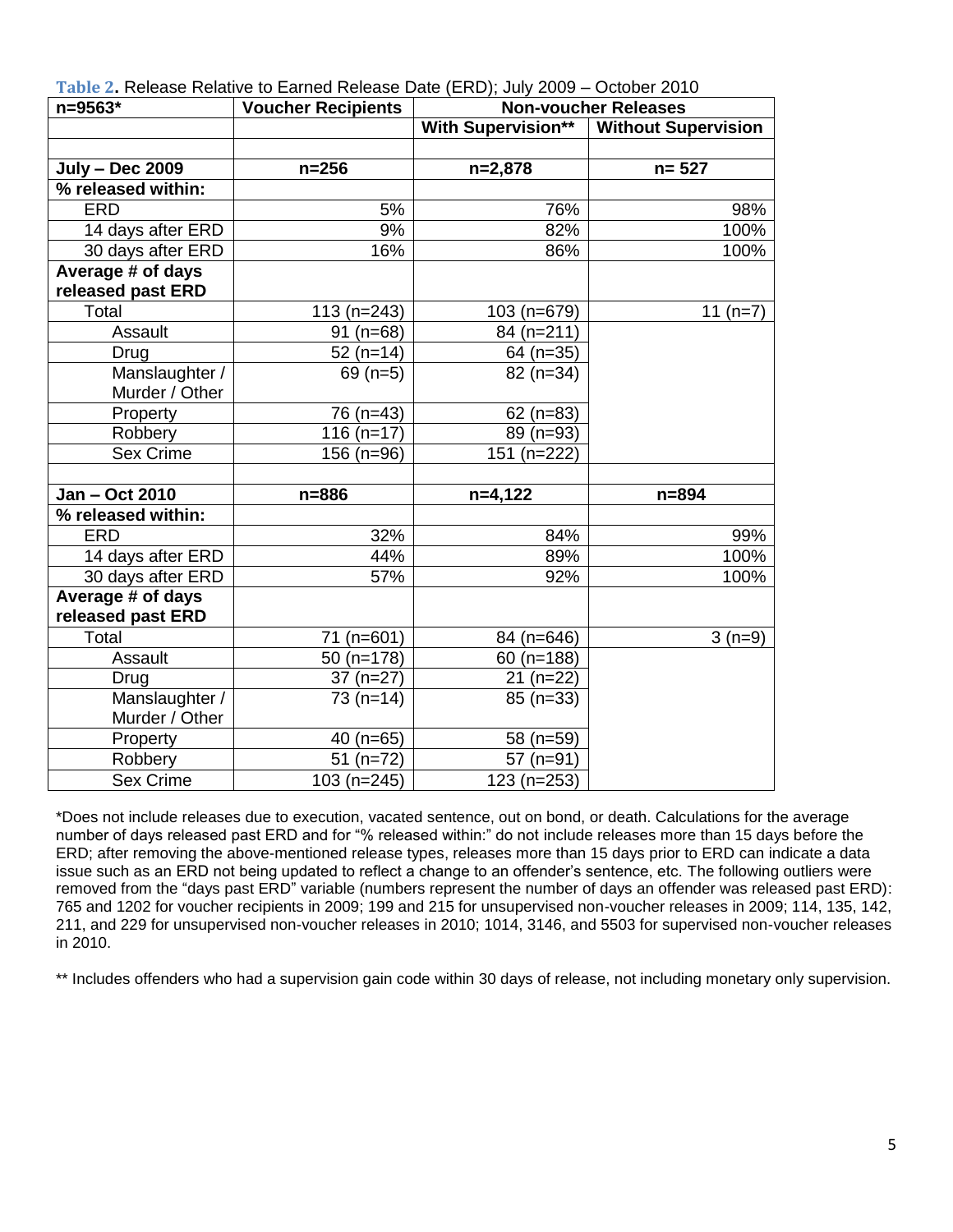#### <span id="page-7-0"></span>**History of Homelessness**

Table 3 presents offenders' history of homeless or transient status. Residence data from a prerelease Offender Needs Assessment (ONA) were available for 1,105 (96%) of voucher recipients and 6,717 (95%) of supervised non-voucher releases. Twenty-two percent (22%) of voucher recipients and 26% of supervised non-voucher releases had residence data for an ONA created after spending at least 180 days on community supervision following release. Voucher recipients were more likely than supervised non-voucher releases to report being homeless before incarceration (15% vs. 6%) and after release (19% vs. 8%). Reporting homelessness prior to incarceration is a strong predictor of reporting homelessness after release. The increase in the proportion of voucher recipients reporting homelessness before incarceration and following release is not statistically significant.

|                                                       |           | <b>Voucher Recipients</b> | <b>Non-voucher Releases</b> |                |                            |                |  |
|-------------------------------------------------------|-----------|---------------------------|-----------------------------|----------------|----------------------------|----------------|--|
|                                                       |           |                           | <b>With Supervision**</b>   |                | <b>Without Supervision</b> |                |  |
|                                                       | Frequency | <b>Percent</b>            | Frequency                   | <b>Percent</b> | Frequency                  | <b>Percent</b> |  |
| Reported on most recent pre-release ONA               |           |                           |                             |                |                            |                |  |
|                                                       | $n=1,105$ |                           | $n=6,717$                   |                | $n=1,368$                  |                |  |
| Homeless $\ddagger$                                   | 168       | 15%                       | 412                         | 6%             | 92                         | 7%             |  |
| Transient                                             | 173       | 16%                       | 872                         | 13%            | 155                        | 11%            |  |
| Reported on first ONA after 180 days in the community |           |                           |                             |                |                            |                |  |
|                                                       |           | $n = 253$                 |                             | $n = 1820$     |                            | N/A            |  |
| Homeless $\pm$                                        | 47        | 19%                       | 141                         | 8%             |                            |                |  |
| Transient                                             | 38        | 15%                       | 201                         | <b>11%</b>     |                            |                |  |

**Table 3.** Recent history of being homeless or transient from the Offender Needs Assessment (ONA)\*

**\***Each ONA is for an offender's most recent 6 months in the community. N varies for this table because not all offenders had a pre-release ONA and/or an ONA after at least 180 days in the community. The ONA allows offenders to report more than one residence type for the given 6-month period. Therefore, some offenders may have reported being both homeless and transient on the same ONA.

\*\* Includes offenders who had a supervision gain code within 30 days of release, not including monetary only supervision.

**‡**Statistically significant logistic regression results comparing odds of reporting homelessness between voucher recipients and supervised non-voucher releases; controlled for risk class, age, and sex; p<0.0001.

#### <span id="page-7-1"></span>**Follow up time**

The average follow up time for violations, new offenses, and reconfinement in this report is 274 days, with a range of 30 days to 517 days. Average follow up time for voucher recipients is 224 days (range 32 to 489) and supervised non-voucher releases have an average of 283 days (range 31 to 517).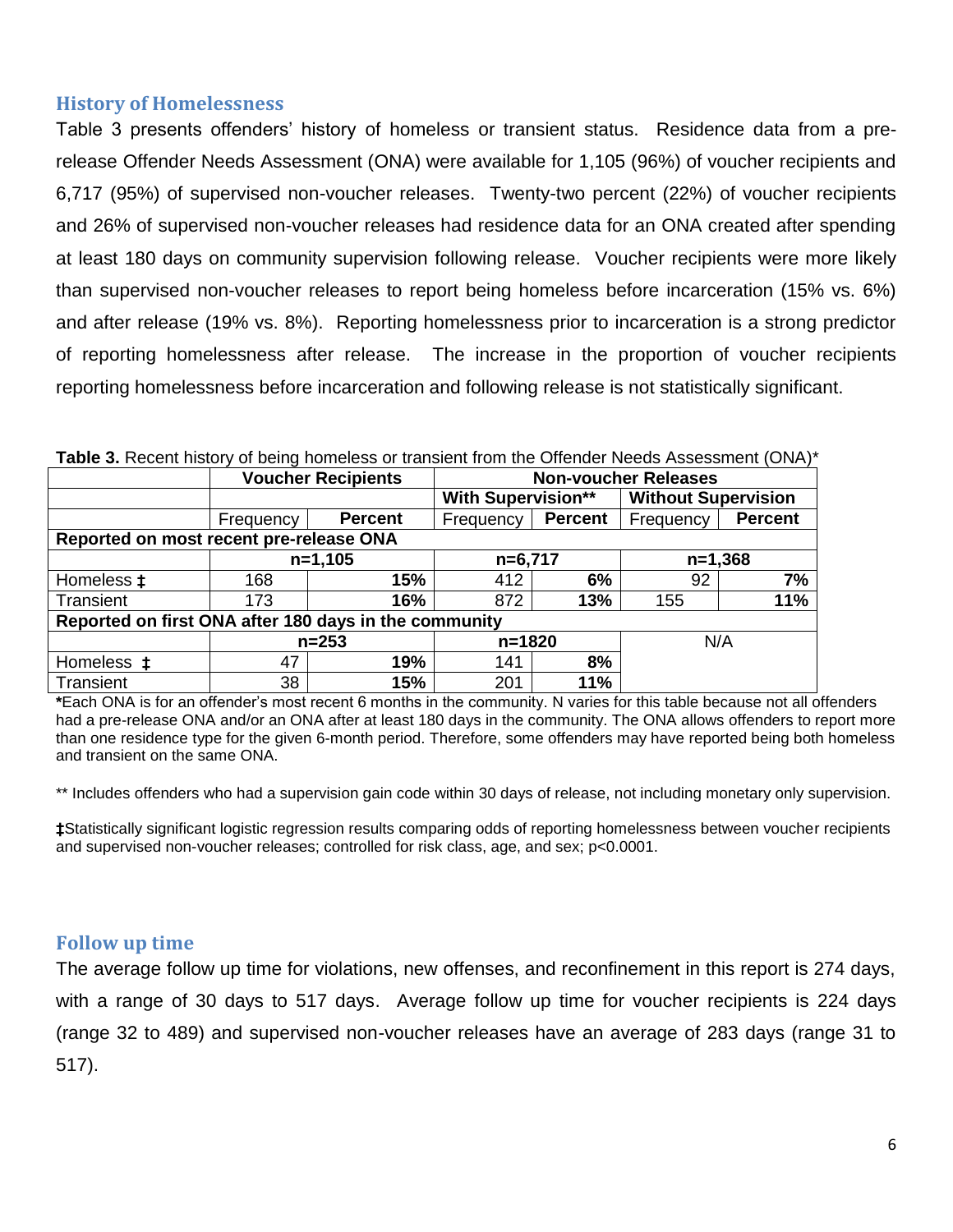#### <span id="page-8-0"></span>**Violations**

Violation data are reported in Tables 4, 5, and 6. Voucher recipients were more likely than nonvoucher releases to have at least one violation during the overall follow up period (53% vs. 41%), during voucher housing / within 64 days after release, and after voucher housing / 65 or more days after release. While using voucher housing, 416 voucher recipients had 1,280 violations. After voucher housing, 458 voucher recipients had 2,454 violations. Within 64 days of release, 1,709 nonvoucher releases had 5,218 violations; 2,344 non-voucher releases had 13,052 violations 65 or more days after release. Table 4 presents the distribution of number of violations; most offenders had no violations. Table 5 shows the distribution of number of violations among offenders with at least one violation. The distribution is very similar between voucher recipients and non-voucher releases. Among offenders with at least one violation, it was most common for offenders to have 2 to 5 violations.

Table 6 presents the distribution of violation categories. Over 40 percent of all violations were drug/alcohol violations. Violations for reporting requirements, geographic restrictions (e.g., unapproved travel, unapproved residence change), and complying with affirmative conduct conditions (e.g., obey all laws, obtain domestic violence evaluation) ranged between 9% and 17% of total violations for each group/time combination. The distribution of violations by category varies slightly between voucher recipients and non-voucher releases. Non-voucher releases appear to have a higher proportion of drug and alcohol violations than voucher recipients.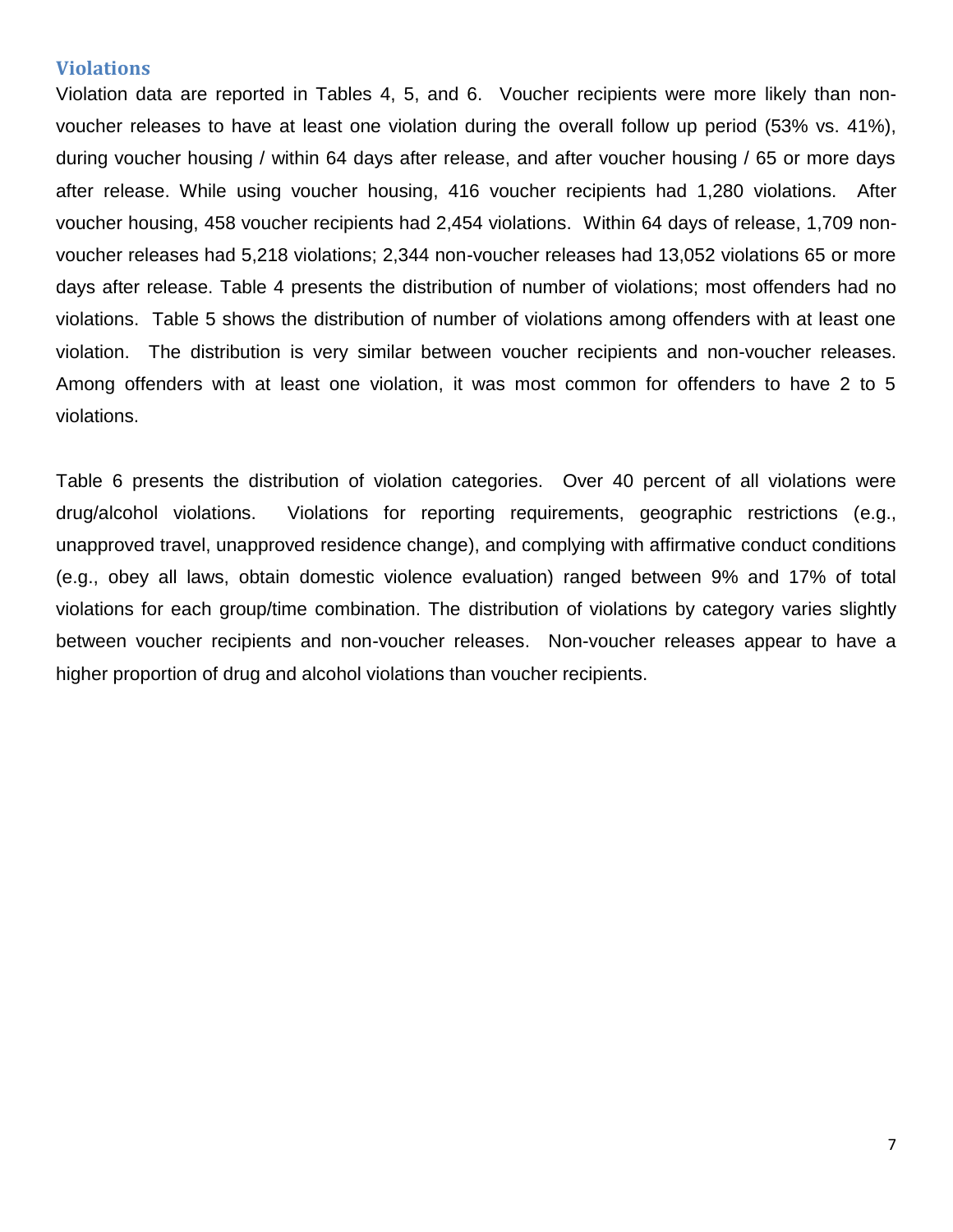<span id="page-9-0"></span>**Table 4.** Number of violations of community supervision; July 2009 – November 2010

|               |                       | <b>Voucher Recipients</b><br>$n=1,151$ |               |         | <b>Supervised Non-voucher Releases*</b><br>$n=7,100$ |                |                                  |                |
|---------------|-----------------------|----------------------------------------|---------------|---------|------------------------------------------------------|----------------|----------------------------------|----------------|
|               | <b>During voucher</b> |                                        | After voucher |         | Within 64 days of<br>release                         |                | 65 or more days<br>after release |                |
| <b>Number</b> | Frequency             | <b>Percent</b>                         | Frequency     | Percent | Frequency                                            | <b>Percent</b> | Frequency                        | <b>Percent</b> |
| οf            |                       |                                        |               |         |                                                      |                |                                  |                |
| violations    |                       |                                        |               |         |                                                      |                |                                  |                |
| $0$ $\sharp$  | 735                   | 64%                                    | 693           | 60%     | 5,391                                                | 76%            | 4,756                            | 67%            |
|               | 123                   |                                        | 80            | 7%      | 523                                                  | 7%             | 422                              | 6%             |
|               |                       | 11%                                    |               |         |                                                      |                |                                  |                |
| $2 - 5$       | 244                   | 21%                                    | 211           | 18%     | 960                                                  | 14%            | 1,042                            | 15%            |
| $6 - 10$      | 41                    | 4%                                     | 109           | 9%      | 208                                                  | 3%             | 540                              | 8%             |
| $11 +$        | 8                     | 0.70%                                  | 58            | 5%      | 18                                                   | 0.25%          | 340                              | 5%             |
| <b>Total</b>  | 1151                  | 100%                                   | 1151          | 100%    | 7100                                                 | 100%           | 7100                             | 100%           |

\* Includes offenders who had a supervision gain code within 30 days of release, not including monetary only supervision.

**‡**Statistically significant logistic regression results comparing odds of having at least one violation between voucher recipients and supervised non-voucher releases; controlled for risk class, age, sex, reporting homelessness prior to incarceration, and length of follow up; p<0.0001.

<span id="page-9-1"></span>**Table 5.** Number of violations among offenders with at least one violation; July 2009 – November 2010

|                                |                                       | <b>Voucher Recipients</b><br>$n = 613$ | <b>Supervised Non-voucher Releases*</b><br>$n=2,882$ |                                               |  |  |
|--------------------------------|---------------------------------------|----------------------------------------|------------------------------------------------------|-----------------------------------------------|--|--|
| <b>Number of</b><br>violations | <b>During</b><br>voucher<br>$n = 416$ | After voucher<br>$n = 458$             | Within 64 days<br>of release<br>$n=1,709$            | 65 or more days<br>after release<br>$n=2,344$ |  |  |
|                                | 30%                                   | 17%                                    | 31%                                                  | 18%                                           |  |  |
| $2 - 5$                        | 59%                                   | 46%                                    | 56%                                                  | 44%                                           |  |  |
| $6 - 10$                       | 10%                                   | 24%                                    | 12%                                                  | 23%                                           |  |  |
| $11+$                          | 2%                                    | 13%                                    | $1\%$                                                | 15%                                           |  |  |
| <b>Total</b>                   | 100%                                  | 100%                                   | 100%                                                 | 100%                                          |  |  |

\* Includes offenders who had a supervision gain code within 30 days of release, not including monetary only supervision.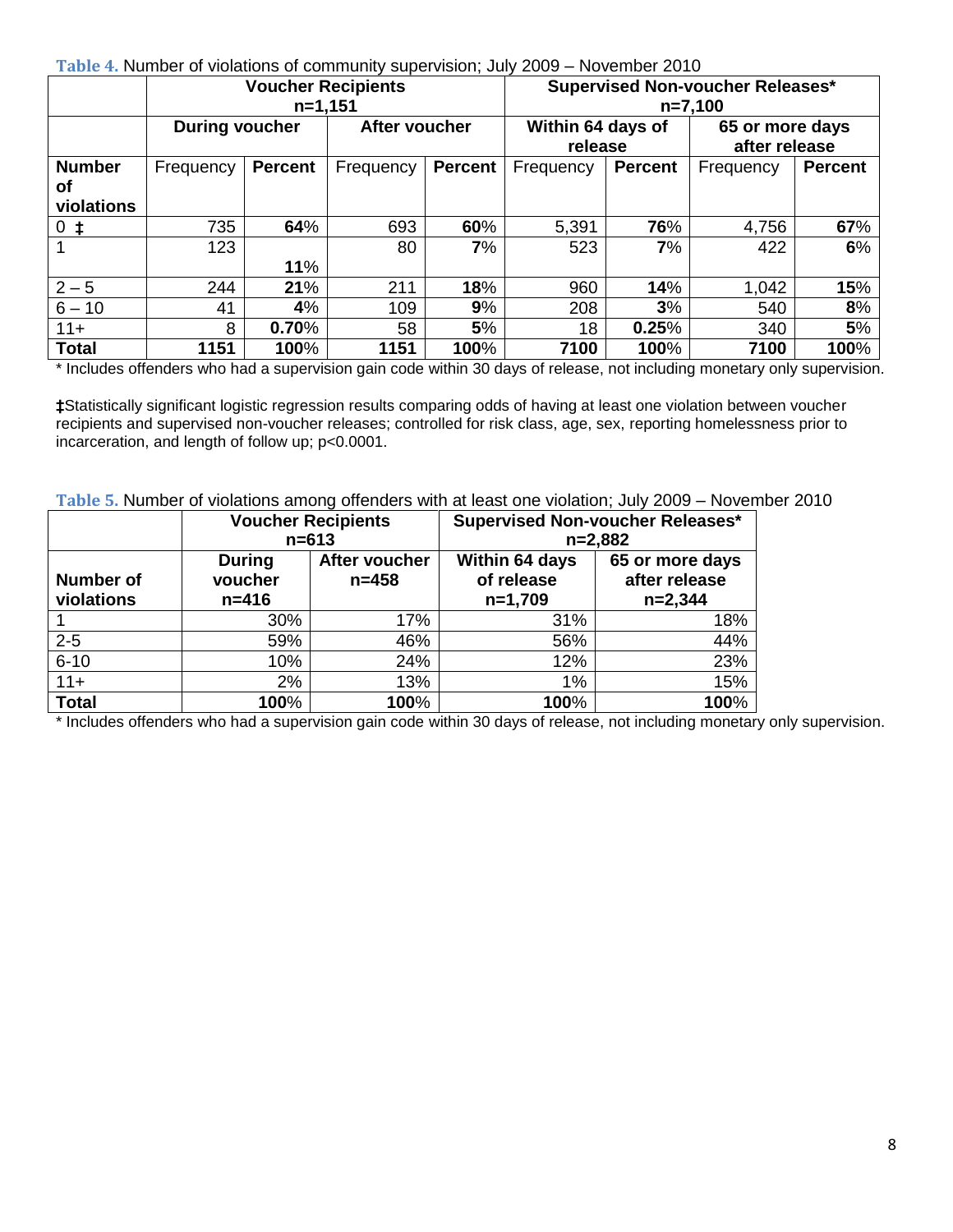|                        | <b>Voucher Recipients</b><br>$n=1,151$ |                |               |                | Supervised Non-voucher Releases*<br>$n=7,100$ |                |                                  |                |
|------------------------|----------------------------------------|----------------|---------------|----------------|-----------------------------------------------|----------------|----------------------------------|----------------|
|                        | <b>During voucher</b>                  |                | After voucher |                | Within 64 days of<br>release                  |                | 65 or more days<br>after release |                |
| <b>CATEGORY</b>        | Frequency                              | <b>Percent</b> | Frequency     | <b>Percent</b> | Frequency                                     | <b>Percent</b> | Frequency                        | <b>Percent</b> |
| Affirmative<br>Conduct | 127                                    | 10%            | 273           | 11%            | 556                                           | 11%            | 1,743                            | 13%            |
| Contact                | 19                                     | 1%             | 62            | 3%             | 96                                            | 2%             | 230                              | 2%             |
| Drug/Alcohol           | 508                                    | 40%            | 1,027         | 42%            | 2,349                                         | 45%            | 6,277                            | 48%            |
| Financial              | 38                                     | 3%             | 36            | 1%             | 230                                           | 4%             | 215                              | 2%             |
| Geographic             | 211                                    | 16%            | 330           | 13%            | 665                                           | 13%            | 1,221                            | 9%             |
| Offender<br>Program    | 17                                     | 1%             | 23            | 0.94%          | 21                                            | 0.40%          | 103                              | 0.79%          |
| Other                  | 87                                     | 7%             | 178           | 7%             | 241                                           | 5%             | 794                              | 6%             |
| Prohibitions           | 10                                     | 0.78%          | 25            | 1%             | 73                                            | 1%             | 212                              | 2%             |
| Reporting              | 188                                    | 15%            | 421           | 17%            | 870                                           | 17%            | 2,026                            | 16%            |
| Sex Offender           | 75                                     | 6%             | 79            | 3%             | 117                                           | 2%             | 231                              | 2%             |
| Total                  | 1,280                                  | 100%           | 2,454         | 100%           | 5,218                                         | 100%           | 13,052                           | 100%           |

<span id="page-10-0"></span>**Table 6.** Violation Categories for Community Supervision; July 2009 – November 2010

\* Includes offenders who had a supervision gain code within 30 days of release, not including monetary only supervision.

**‡** Chi-square test comparing voucher-funded releases with supervised non-voucher releases is significant at p < 0.0001. This analysis did not control for any variables.

#### <span id="page-10-1"></span>**Recidivism – New Offenses**

Table 7 presents new offenses by crime type. During voucher housing 15 of 1,151 voucher recipients (1.3%) committed 18 new offenses. Assault, drug offenses, and sex offenses accounted for two-thirds of the new offenses; property crimes and crimes categorized as "other" accounted for the remainder. Thirty-seven (37) voucher recipients committed 42 new offenses after completing voucher housing. Half of these offenses were drug and assault crimes, followed by property crimes (17%) and sex offenses (14%). Among non-voucher releases, 93 of 7,100 offenders (1.3%) committed 103 offenses within 64 days after release. The offenses consisted of: 27% property crimes, 19% "other" crimes, 18% assault, and 17% drug offenses. Sixty-five (65) or more days after release, 265 non-voucher releases committed 333 new offenses. More than half were either property or drug crimes and 23% were assaults. Voucher recipients were more likely than supervised non-voucher releases to be convicted of a new offense. Among offenders with at least one year of follow up time (n=2,659), 20 of 195 (10.3%) voucher recipients and 234 of 2,464 (9.5%) non-voucher releases were convicted of new crimes. Among this subgroup, voucher funding status did not predict being convicted of a new crime. However, pre-incarceration homelessness, sex, age, risk class, and length of follow up were all significantly associated with being convicted of a new crime among offenders with at least one year of follow up. For DOC sentence dates between January 2007 and August 2010, the average time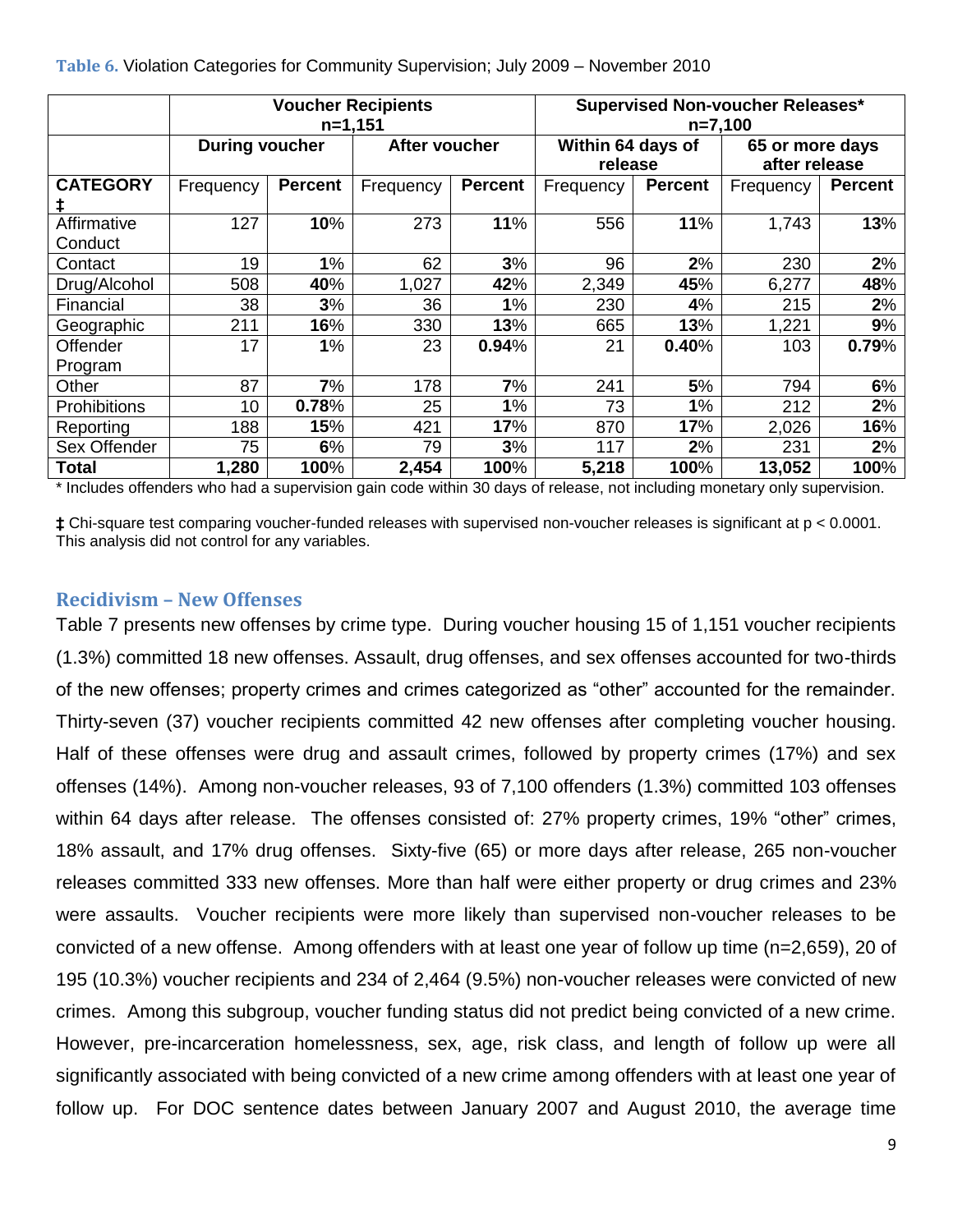between offense date and sentence date is 11.3 months. Therefore, it is unlikely that this report captures all crimes committed by voucher and non-voucher releases during this follow up period.

#### <span id="page-11-0"></span>**Recidivism – Reincarceration**

Table 8 presents information about reincarceration. The majority of reincarcerations were sanctions for violations of community supervision ('violator') as opposed to new offenses ('regular inmate'). In general, voucher recipients were more likely than non-voucher releases to be reincarcerated. Fortyfive percent (45%) of voucher recipients and 33% of non-voucher releases were reincarcerated at least once during follow up. Among offenders with at least one year of follow up time 70% of 195 voucher recipients and 43% of 2,464 non-voucher releases were reincarcerated at least once after release. Within this subgroup voucher recipients were not more likely to be reincarcerated as a 'regular inmate.'

|                   |                       | $n=1,151$      | <b>Voucher Recipients</b> |                | <b>Supervised Non-voucher Releases *</b><br>n=7,100 |                |                                  |                |
|-------------------|-----------------------|----------------|---------------------------|----------------|-----------------------------------------------------|----------------|----------------------------------|----------------|
|                   | <b>During voucher</b> |                | After voucher             |                | Within 64 days of<br>release                        |                | 65 or more days<br>after release |                |
| <b>Crime Type</b> | Frequency             | <b>Percent</b> | Frequency                 | <b>Percent</b> | Frequency                                           | <b>Percent</b> | Frequency                        | <b>Percent</b> |
| Assault           | 4                     | 22%            | 9                         | 21%            | 19                                                  | 18%            | 75                               | 23%            |
| Drug              | 4                     | 22%            | 13                        | 31%            | 19                                                  | 18%            | 94                               | 28%            |
| Manslaughter      | $\Omega$              | $0\%$          |                           | 2%             | 3                                                   | 3%             |                                  | 0.30%          |
| / Murder          |                       |                |                           |                |                                                     |                |                                  |                |
| Other             | 3                     | 17%            | 5                         | 12%            | 20                                                  | 19%            | 50                               | 15%            |
| Property          | 3                     | 17%            |                           | 17%            | 28                                                  | 27%            | 93                               | 28%            |
| Robbery           | $\Omega$              | $0\%$          |                           | 2%             | 6                                                   | 6%             | 8                                | 2%             |
| Sex Crime         | 4                     | 22%            | 6                         | 14%            | 8                                                   | 8%             | 12                               | 4%             |
| <b>Total</b>      | 18                    | 100%           | 42                        | 100%           | 103                                                 | 100%           | 333                              | 100%           |

<span id="page-11-1"></span>

| Table 7. New Offenses by Crime Type; July 2009 - November 2010 |  |  |  |  |  |  |  |
|----------------------------------------------------------------|--|--|--|--|--|--|--|
|----------------------------------------------------------------|--|--|--|--|--|--|--|

\* Includes offenders who had a supervision gain code within 30 days of release, not including monetary only supervision.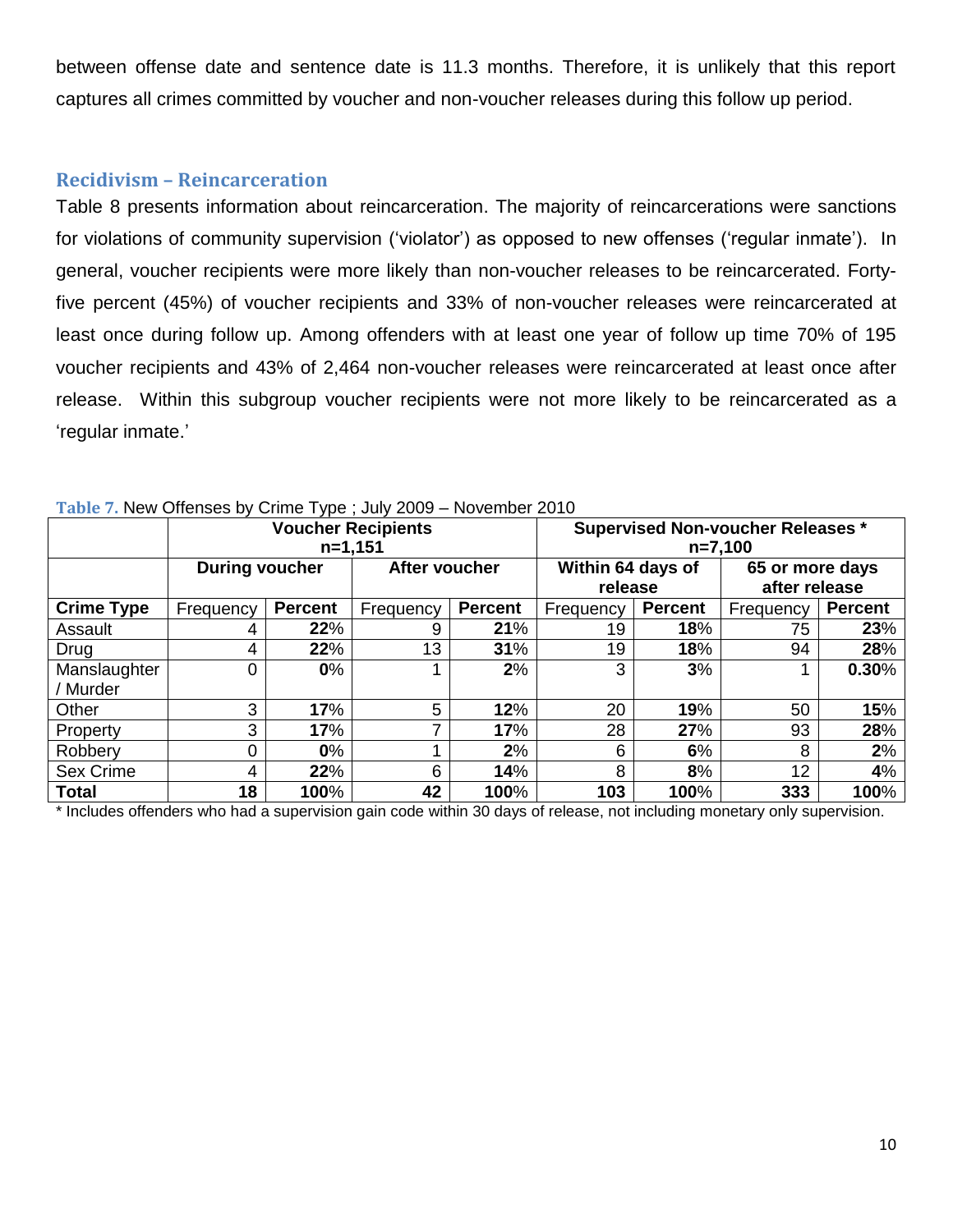|                                                          | <b>Voucher Recipients</b> |                                    | <b>Supervised</b><br>Non-voucher Releases* |                                    |  |
|----------------------------------------------------------|---------------------------|------------------------------------|--------------------------------------------|------------------------------------|--|
| Percent of offenders with at<br>least one reconfinement: | Total<br>$n=1,151$        | $1 + yr$<br>follow up<br>$n = 195$ | Total<br>$n=7,100$                         | $1 + yr$<br>follow up<br>$n=2,464$ |  |
| Overall                                                  | 45%                       | 70%                                | 33%                                        | 43%                                |  |
| During voucher /<br>within 64 days of release            | 15%                       | 17%                                | 11%                                        | 10%                                |  |
| After voucher /<br>65 or more days after release         | 38%                       | 67%                                | 28%                                        | 41%                                |  |
| As a regular inmate (i.e., not<br>as a violator)         | 6%                        | 15%                                | 6%                                         | 12%                                |  |
| As a violator                                            | 43%                       | 67%                                | 30%                                        | 38%                                |  |

<span id="page-12-0"></span>**Table 8.** Percent of offenders reincarcerated after release; July 2009 – November 2010

\* Includes offenders who had a supervision gain code within 30 days of release, not including monetary only supervision.

### <span id="page-12-1"></span>**Further Research**

This description and analysis of the ERD Housing Voucher Program population could be expanded in two major ways: using a more relevant comparison group and including more measures of successful reentry.

This report's methodology limits the interpretation of the outcomes of voucher recipients. The behaviors of the comparison group may not accurately project the trajectory of the voucher recipients if they had not received voucher funding. Logistic regression analysis controlled for some measurable differences between voucher recipients and non-voucher releases. However, these variables (e.g., most serious crime, age, etc.) may not fully account for relevant differences between offenders that need and use housing vouchers and those that do not (i.e., unmeasured baseline differences between groups, such as mental health challenges, may contribute to behavioral differences between groups). Therefore, it is difficult to understand the effects of housing vouchers on offender outcomes based solely on this report. Other variables that may be useful in clarifying the potential effects of receiving a housing voucher include: pre-voucher behavior (e.g., violations during previous community supervision), physical and mental health status including chemical dependency, time incarcerated versus time in the community, etc. In addition, this report does not include reentry measures other than contact with DOC for negative behaviors. Future reports should include information about employment outcomes and other measures of success (e.g., maintaining sobriety, family re-unification, etc.).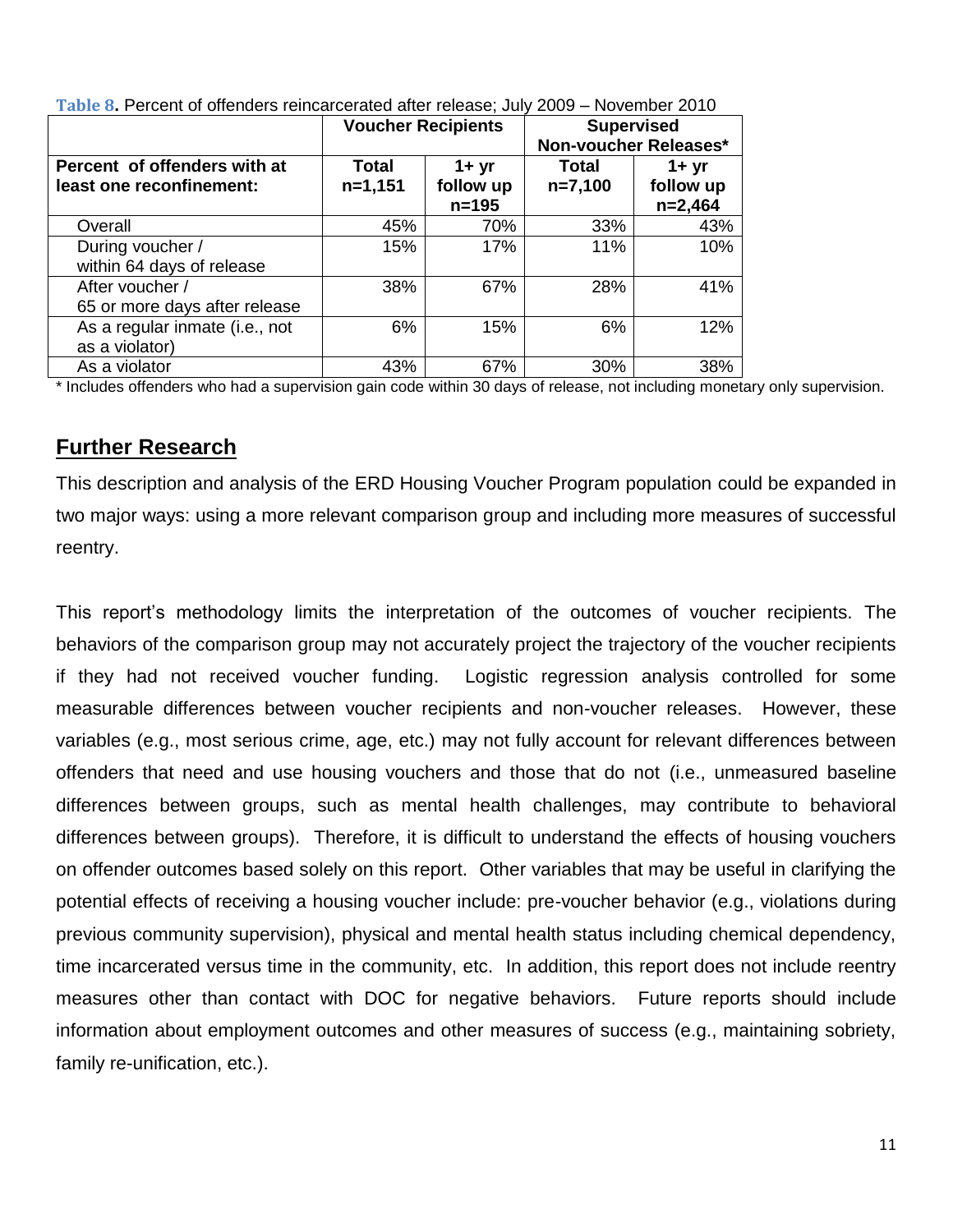This report does not assess the housing voucher process. Without such assessment programs may not have the information necessary to improve processes and functioning.

#### <span id="page-13-0"></span>**Summary**

Housing voucher recipients were older, less likely to be female, more likely to be classified as high risk/high violent, and more likely to have committed a sex crime than supervised non-voucher releases. During 2010 most voucher recipients were released more than 2 weeks after their ERD, but contributed fewer days past ERD than non-voucher releases. Voucher recipients were more likely to report being homeless on pre-release and post-release ONAs. Voucher recipients were more likely than supervised non-voucher releases to have at least one violation following release. Drug and alcohol violations were the most common violation category for voucher recipients. Voucher recipients were more likely than supervised non-voucher releases to be convicted of a new crime and to be reincarcerated. However, housing voucher status did not predict the likelihood of a new conviction or reincarceration for a new conviction among offenders with at least one year of follow up. This report could be improved by using a better comparison group and further exploring measures of successful reentry.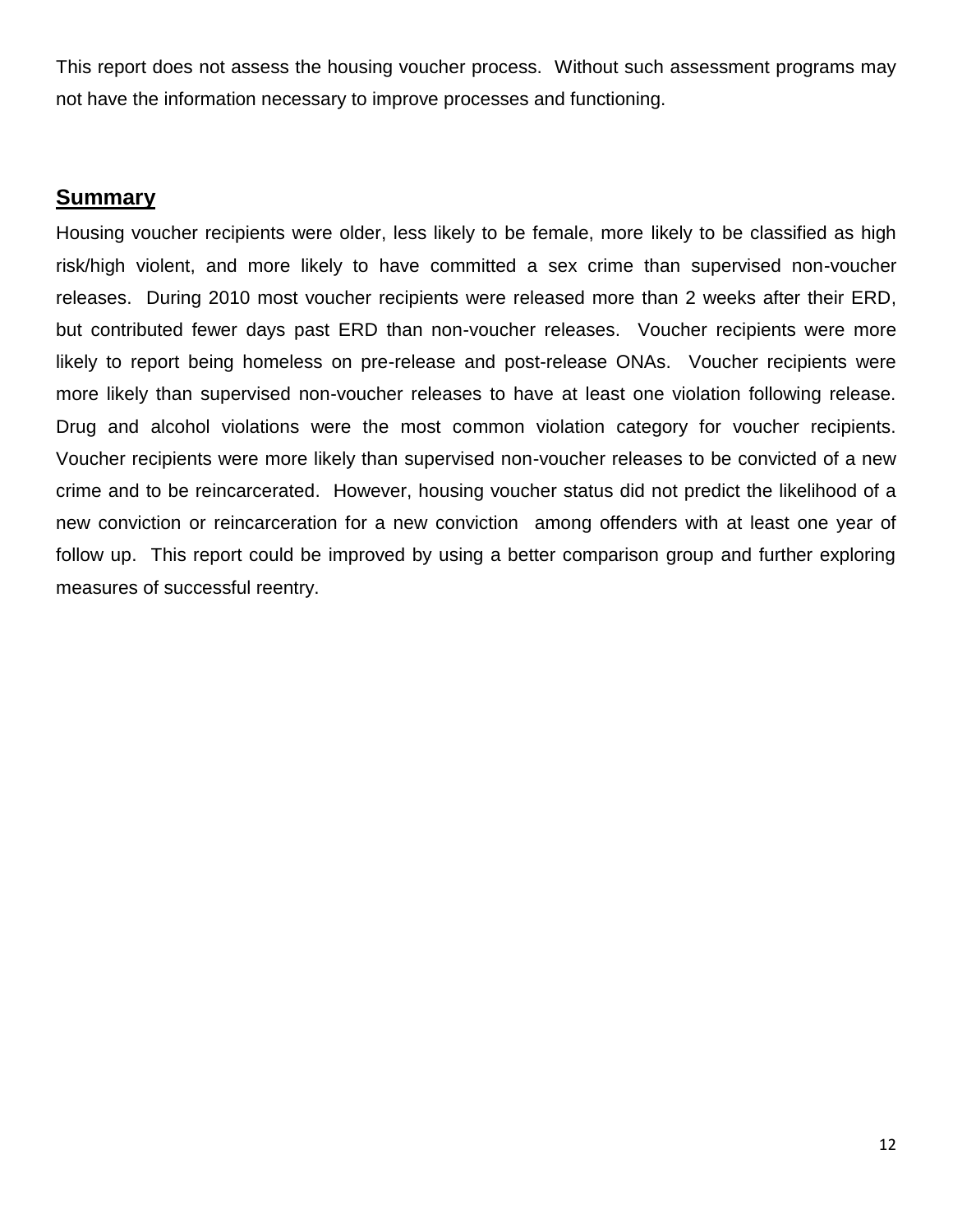## <span id="page-14-0"></span>**Appendix: Methods**

#### <span id="page-14-1"></span>**Definitions of Groups**

Information in the tables is presented separately by group: Offenders with voucher funding ("voucher recipients") and offenders with no voucher funding ("non-voucher releases"). The non-voucher releases group is further divided by whether or not the offender received community supervision after release.

The "voucher recipients" group includes offenders who received funding for at least one rental period that started between July 1, 2009 and October 31, 2010, as recorded in Agency Financial Reporting System (AFRS) by October 31, 2010. Subsequent voucher checks entered into AFRS by October 31, 2010 are included in voucher recipients' rental periods (the total days on voucher housing).

The "non-voucher releases" group includes offenders incarcerated for at least 120 consecutive days immediately prior to a non-violation release between July 1, 2009 and October 31, 2010 who did not receive a housing voucher upon release. Ninety-six percent of voucher recipients were incarcerated for at least 120 consecutive days immediately prior to releasing on a housing voucher. This group does not include releases due to execution, death, vacated sentence, or being out on bond. For offenders with more than one qualifying release in this time period, the first release was used. The "supervised" subgroup includes offenders with a supervision gain code (such as intake) within 30 days after their release; this does not include monetary only supervision.

Due to the restrictions listed above, the total number of releases in this report does not match the total number of releases reported by the Department of Corrections for the same time period.

#### <span id="page-14-2"></span>**Earned Release Date (ERD)**

ERD calculations do not include releases due to execution, death, vacated sentence, or being out on bond. Calculations for the average number of days released past ERD and for "% released within:" do not include releases more than 15 days before the ERD. After removing the above-mentioned release types, releases more than 15 days prior to ERD can indicate a data issue such as an ERD not being updated to reflect a change to an offender's sentence, etc. The following outliers were removed from the "days past ERD" variable (numbers represent the number of days an offender was released past ERD): 765 and 1202 for voucher recipients in 2009; 199 and 215 for unsupervised non-

Appendix - 1